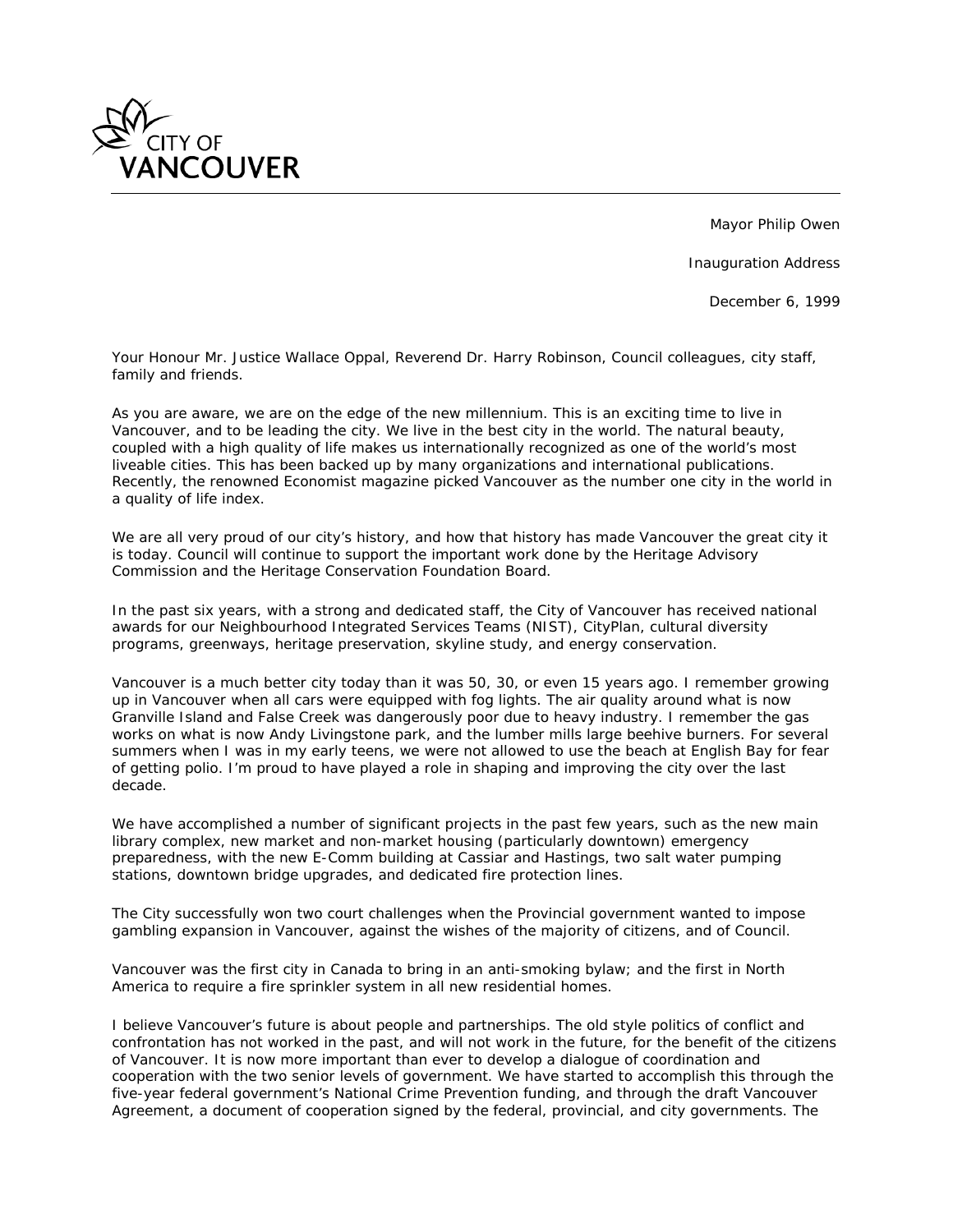*city is working in partnership with its citizens through the coalition for crime prevention and drug treatment, community based policing, block watch and NIST.*

*Safe and healthy communities are the backbone of a city. As many of you know, much of my attention over my last term has been focused on this issue. In the fall of 1996, the mayor's Urban Safety Commission was launched to deal with the many crime and safety issues in the city.*

*Out of the commission came the creation of Vancouver's Coalition for Crime Prevention and Drug Treatment in October 1997. The Coalition has the dual goals of increasing awareness and education of illegal drug abuse, alcoholism, and the prevention of crime, specifically property crime. We now have over 60 partners from a broad spectrum of the community. The City has committed \$2 million towards the creation of a drug treatment centre. City Council have advocated for a sobering centre and increased alcohol detox facilities and drug treatment centres to senior levels of government.*

Vancouver is leading the nation in developing a strategy to deal with crime and drug issues. I met *recently with big city mayors from across Canada and a group of law enforcers and harm reduction experts at a conference at Stanford University, California and updated them on our plan to follow "the four pillar approach" as researched by our own Social Planning department. This plan has been successful for many years in Europe. The four pillars are prevention, treatment, harm reduction, and enforcement. This blueprint was warmly received and endorsed by both groups and I'm confident will lead to a national drug strategy and a national drug policy in Canada.*

*All research has led me to conclude that we cannot arrest or incarcerate our way out of the illegal drug problem. We all realize that the United States "war on drugs" has failed. The police are the only designated agency to deal with the trafficking of illegal drugs and we need to bring other agencies on board to help deal with this issue. I believe drug users are sick and pushers are evil. Anyone who traffics in human misery by selling illegal narcotics should be dealt with very harshly. The trafficking and consumption of illegal drugs on our streets and in our parks is totally unacceptable to the citizens of Vancouver.*

*The City is also taking action. The year 2000 will see additional police officers on our streets, along with encouraging the ongoing development of community policing and support of block watch programs. It is through these valued partnerships that we can truly make a difference in our city. The city will also continue the extra street and lane cleaning in the neighbourhoods of Chinatown, Gastown, and the Downtown Eastside, to deal with graffiti, to fund street art programs, the open air street markets that bring communities together to celebrate neighbourhoods.*

*We enacted a shop closing bylaw designed to shut down businesses in the Downtown Eastside between 2 and 6 a.m. to bring calm and quiet to residents. Council has also taken a strong stand against cafes and grocery stores that are operating inappropriately or in contravention of our bylaws in the downtown eastside, and in other neighbourhoods, and has revoked over 20 business licenses in 1999 alone.*

*The creation of the Coalition led to the recent signing of the draft Vancouver Agreement by the City, the Provincial government, and the Federal government. For the first time, all three levels of government will be working together to solve problems on a sustainable basis for short and long term solutions to social issues in Vancouver.*

*In addition, the city and the Coalition received \$5 million in funding over five years from the Federal government through the National Crime Prevention Program to address the problems in the Downtown Eastside and surrounding neighbourhoods.*

*But even with all these efforts, I can't promise you an overnight solution. There is still a great deal of work to be done. It will take hard work from those of us in government, our dedicated staff and, most*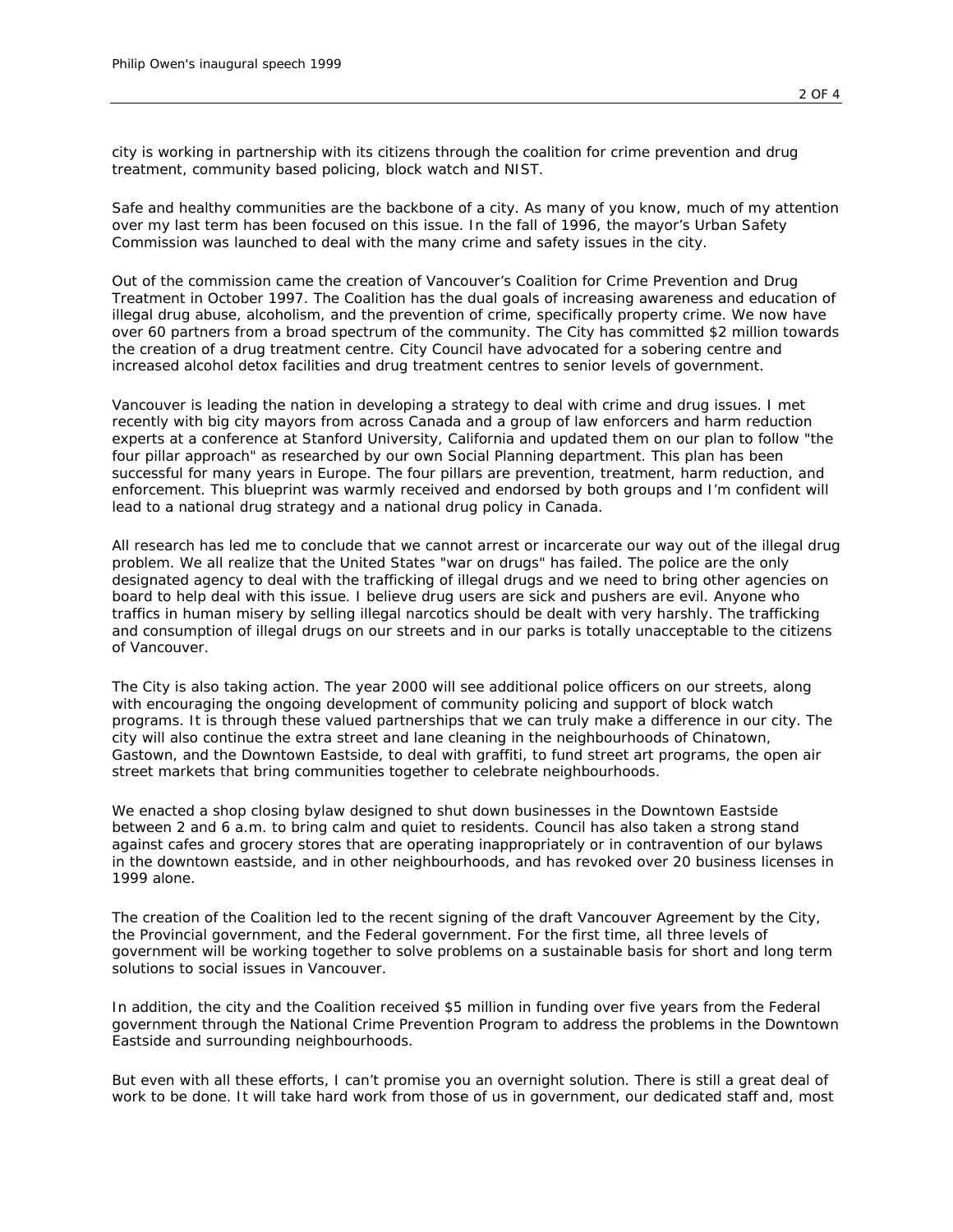*important, the citizens of Vancouver to work in partnership with us to address these problems. To achieve change we need the support of the Federal Minister of Immigration, the Minister of Justice, the Attorney General of British Columbia, and the Vancouver/Richmond health board.*

*As part of our commitment to deal with the root causes of crime, the City will continue its unparalleled record of building affordable housing. Vancouver is the leading Canadian city in this area. We will continue to partner with non-profit organizations, the private sector, and the Province of British Columbia, to build housing units for low-income singles and families, seniors and first nations people in all areas of the city. We will also continue to replace substandard SROs (single room occupancy) rooms with new, quality accommodation. The City recently signed an agreement with the province to build 1,100 new social housing units over the next two years, and we hope to expand that partnership to include the federal government in the near future.*

*As we all know, the economic health of our province, and our city, is a concern. But I believe the new millennium will see Vancouver lead British Columbia's economic transition. As the focal point of growth sectors such as high technology, bio technology, tourism, the film industry, and small business, Vancouver will be at the forefront creating new jobs and a sense of optimism that will be felt throughout the entire province. And right now, the city is doing its part to fuel that growth.*

*Council supported the Vancouver economic development commission's mandate, which is to attract investment and support new business ventures in the city. This includes the much-needed economic revitalization of the Downtown Eastside area. In the new year, this activity will be expanded to include the region, under an organization known as the Greater Vancouver partnership.*

*Council recently rezoned the Finning lands around Great Northern Way to accommodate the burgeoning high-tech and bio-tech industries. QLT Phototherapeutic Inc. will be moving into their new*  building in that area later this month. Also, City Council will continue to support the ongoing work of *staff in streamlining the development and permitting process.*

*The health and spirit of our city is also reflected in the vitality of our artistic community. The visual and performing arts will continue to receive our support and gratitude.*

*To meet the demands of our growing conference, cruise ship and tourism industries, we need a new, larger, trade and convention centre. I am confident that in the coming months that plan will get back on track and construction will begin.*

*In closing, I want to express to you all how very proud and honoured I am to be re-elected mayor of*  this great city. Vancouver is a city that embraces and celebrates cultural diversity, and we will *continue to welcome people from all over the world who come here through due process to follow their dreams. I am committed to maintaining a fiscally responsible government that has the only AAA credit rating of any city in Canada, as well as continuing to lead a socially responsible government that listens to and responds to its citizens. The future holds many exciting challenges and the one constant about Vancouver is its history of change.*

*The new millennium will see Vancouver and the resort municipality of Whistler put forward a strong bid to host the 2010 Winter Olympics. We will continue to work with the provincial government and Translink on the SkyTrain extension. Earlier this year, City Council initiated the transportation monitoring system, which is a program to monitor neighbourhood transportation activity and will lead to a downtown transportation plan in 2000 and 2001.*

*As we look foreword to serving the citizens of Vancouver over the next three years, we must acknowledge the work of the dedicated and hard working staff, on which we, as politicians, rely so heavily on for their expert advice and guidance, and I commend them for their professionalism.*